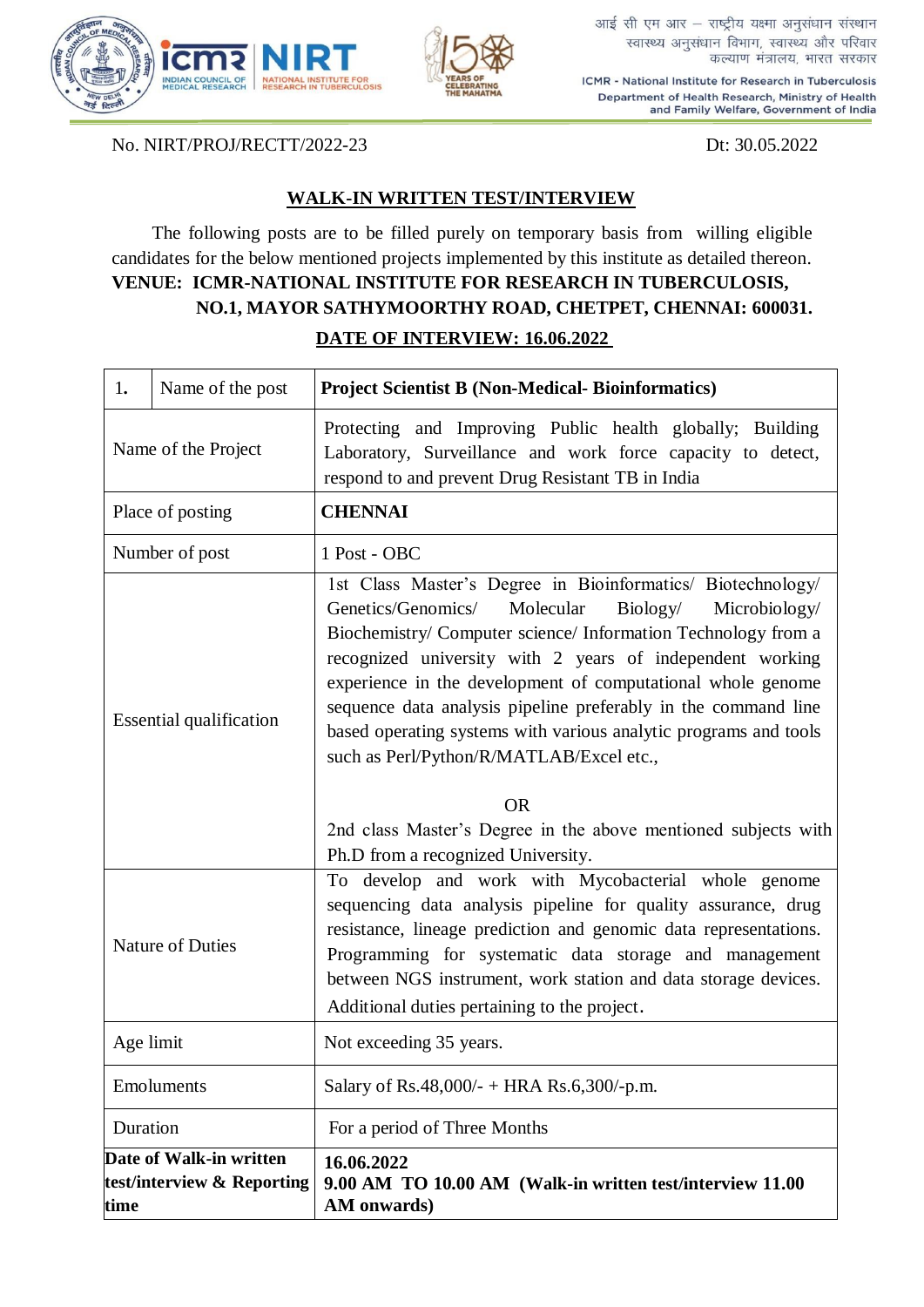| 2.                                                            | Name of the post | <b>Project Technical Officer (Lab)</b>                                                                                                                                                                                                                                                                                                                        |
|---------------------------------------------------------------|------------------|---------------------------------------------------------------------------------------------------------------------------------------------------------------------------------------------------------------------------------------------------------------------------------------------------------------------------------------------------------------|
| Name of the Project                                           |                  | Protecting and Improving Public health globally; Building<br>Laboratory, Surveillance and work force capacity to detect,<br>respond to and prevent Drug Resistant TB in India                                                                                                                                                                                 |
| Place of posting                                              |                  | <b>CHENNAI</b>                                                                                                                                                                                                                                                                                                                                                |
| Number of post                                                |                  | $2$ Posts – (UR-1, OBC-1)                                                                                                                                                                                                                                                                                                                                     |
| <b>Essential Qualification</b>                                |                  | Graduate in Life Sciences from a recognized university with five<br>years' experience from a recognized institution.<br>or<br>Master's degree in Life Science.                                                                                                                                                                                                |
| <b>Nature of Duties</b>                                       |                  | To carry out laboratory experiments needed for the project such as<br>clinical sample processing, LJ culture, DNA extraction, drug<br>susceptibility testing (DST) in Bactec MGIT system, etc.,<br>Proficiency in technical report writing skills in English along with<br>flexibility in duty hours towards the completion of project goals are<br>required. |
| Age limit                                                     |                  | Not exceeding 30 years.                                                                                                                                                                                                                                                                                                                                       |
| Emoluments                                                    |                  | Consolidated salary Rs.32,000/- p.m.                                                                                                                                                                                                                                                                                                                          |
| Duration                                                      |                  | For a period of Three Months                                                                                                                                                                                                                                                                                                                                  |
| Date of Walk-in written<br>test/interview & Reporting<br>time |                  | 16.06.2022<br>9.00 AM TO 10.00 AM (Walk-in written test/interview 11.00<br>AM onwards)                                                                                                                                                                                                                                                                        |

| 3.                             | Name of the post        | <b>Project Assistant (Research Assistant)</b>                                                                                                                                                                                                                                                                                                                                                                                                                    |
|--------------------------------|-------------------------|------------------------------------------------------------------------------------------------------------------------------------------------------------------------------------------------------------------------------------------------------------------------------------------------------------------------------------------------------------------------------------------------------------------------------------------------------------------|
| Name of the Project            |                         | To evaluate the operational feasibility and performance of TB<br>detect and TB concentration & Transport and TB DNA Extraction<br>kits in filed settings under National Tuberculosis Elimination<br>Program                                                                                                                                                                                                                                                      |
| Place of posting               |                         | <b>CHENNAI</b>                                                                                                                                                                                                                                                                                                                                                                                                                                                   |
| Number of post                 |                         | $1$ Post $-(UR)$                                                                                                                                                                                                                                                                                                                                                                                                                                                 |
| <b>Essential Qualification</b> |                         | Graduate in Life Science from a recognized university with 3<br>years' work experience from a recognized institution<br>OR<br>Master's degree in Life Science.                                                                                                                                                                                                                                                                                                   |
|                                | <b>Nature of Duties</b> | Candidate will be responsible for all field and Lab related<br>activities that include interacting with study participants, Perform<br>sputum processing, culture and DST for the study samples.<br>Perform DNA extraction (following all steps of PCR) for Line<br>Probe assay on all sputum sample received. Preparing study<br>related periodic reports, perform any other study related activities<br>delegated by Study Coordinator/Principal Investigator. |
| Age limit                      |                         | Not exceeding 30 years.                                                                                                                                                                                                                                                                                                                                                                                                                                          |